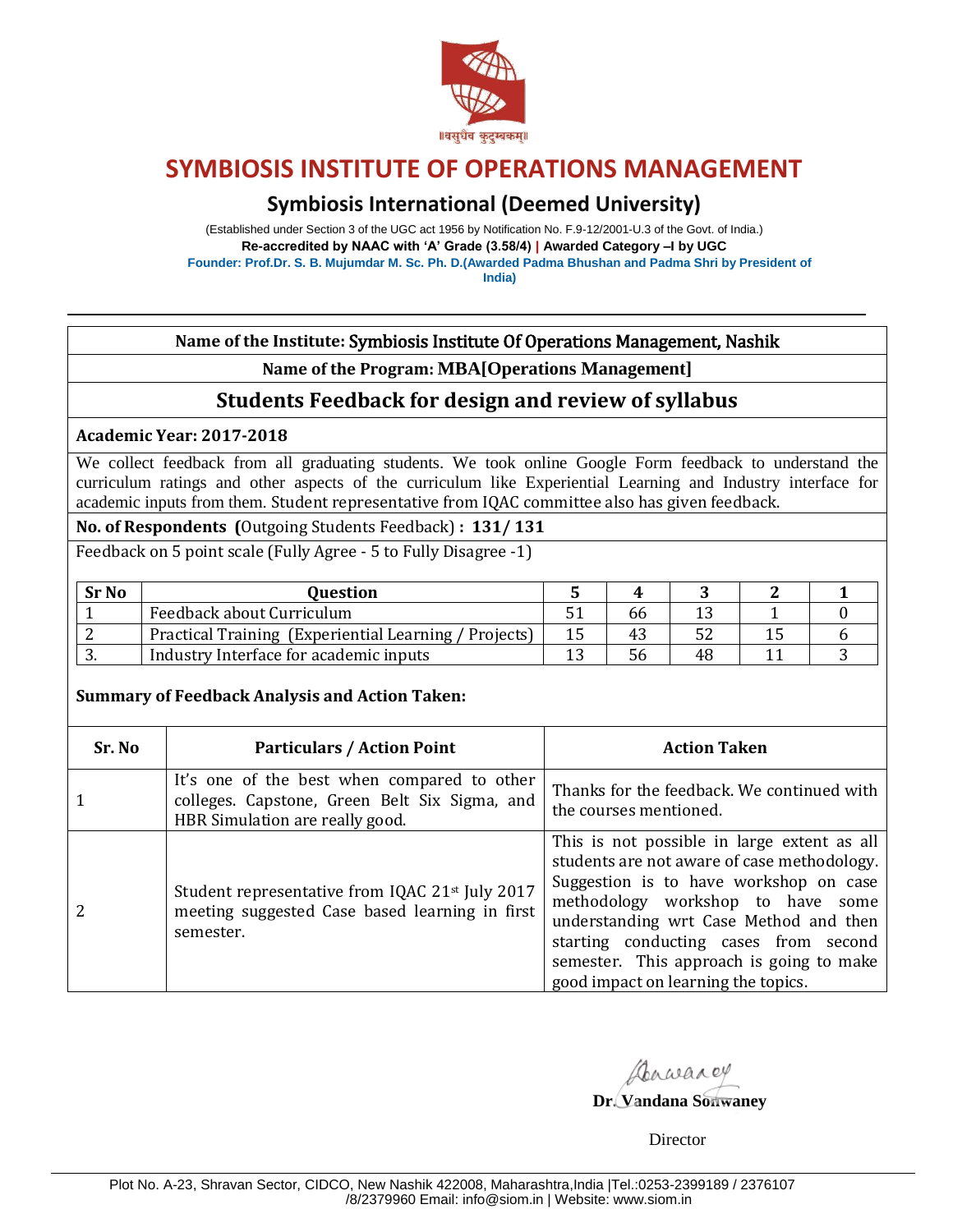

### **Symbiosis International (Deemed University)**

(Established under Section 3 of the UGC act 1956 by Notification No. F.9-12/2001-U.3 of the Govt. of India.) **Re-accredited by NAAC with 'A' Grade (3.58/4) | Awarded Category –I by UGC Founder: Prof.Dr. S. B. Mujumdar M. Sc. Ph. D.(Awarded Padma Bhushan and Padma Shri by President of India)**

### **Name of the Institute:** Symbiosis Institute Of Operations Management, Nashik

**Name of the Program: MBA[Operations Management]**

### **Teachers Feedback for design and review of syllabus**

#### **Academic Year: 2017-2018**

İ

Faculty feedback on curriculum, design and review of syllabus is taken every year. We received very positive feedback with curriculum design and development. Faculty meetings and IQAC are also important sources for such feedbacks and inputs.

|                                                                  |                                                             | No. of Respondents : 9 |  |  |  |
|------------------------------------------------------------------|-------------------------------------------------------------|------------------------|--|--|--|
| Feedback on 5 point scale (Fully Agree - 5 to Fully Disagree -1) |                                                             |                        |  |  |  |
| <b>Question</b>                                                  |                                                             |                        |  |  |  |
| SIOM curriculum is updated & comprehensive                       |                                                             |                        |  |  |  |
| The curriculum of the course I taught needs change               |                                                             |                        |  |  |  |
| In the course structure (syllabus) the course                    |                                                             |                        |  |  |  |
| contents, reference material & time allotted is                  |                                                             |                        |  |  |  |
| perfect                                                          |                                                             |                        |  |  |  |
|                                                                  | $\sim$ $\sim$ $\sim$ $\sim$ $\sim$ $\sim$ $\sim$<br>.<br>-- |                        |  |  |  |

#### **Summary of Feedback Analysis and Action Taken:**

| Sr. No         | <b>Particulars / Action Point</b>                                                                                                                                                      | <b>Action Taken</b>                                                                                                   |
|----------------|----------------------------------------------------------------------------------------------------------------------------------------------------------------------------------------|-----------------------------------------------------------------------------------------------------------------------|
|                | Faculty Meeting 8 AUG 2017: Business Stats should be 3<br>Credits for more depth.                                                                                                      | Business Stats 3 Credits is added for<br>next PS 2018-20                                                              |
| $\overline{2}$ | Faculty shared the need of Design Thinking course as got<br>inputs from industry people interactions.                                                                                  | Design Thinking is added in 3rd<br>semester for next PS 2018-20                                                       |
| 3              | Faculty shared the need of Business Transformation and<br>Organizational Turnaround course as got inputs from<br>industry people interactions                                          | <b>Business</b><br>Transformation<br>and<br>Organizational Turnaround is added<br>in 3rd semester for next PS 2018-20 |
| $\overline{4}$ | New Programme Committee to submit new programs to<br>SIU - MBA Agri -Business Operations and Certificate<br>program In Operations Management for new BUD meets<br>to be held in April. | These new programs communicated<br>to BUD.                                                                            |
| 5              | Faculty stressed on More focus to Project Based Learning   PBL is made part of Curriculum.                                                                                             |                                                                                                                       |

Dawarey

**Dr. Vandana Sonwaney**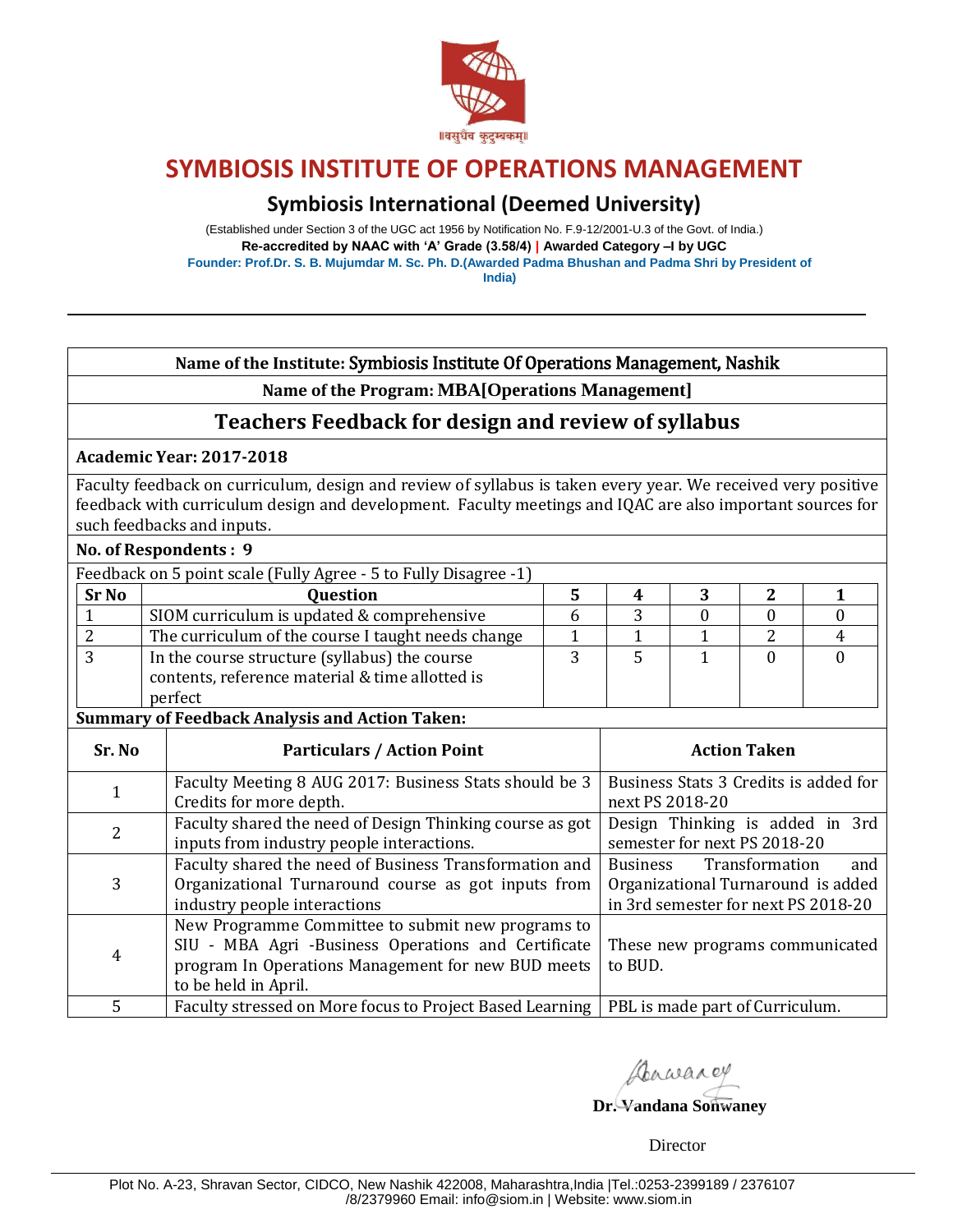

## **Symbiosis International (Deemed University)**

(Established under Section 3 of the UGC act 1956 by Notification No. F.9-12/2001-U.3 of the Govt. of India.) **Re-accredited by NAAC with 'A' Grade (3.58/4) | Awarded Category –I by UGC Founder: Prof.Dr. S. B. Mujumdar M. Sc. Ph. D.(Awarded Padma Bhushan and Padma Shri by President of India)**

### **Name of the Institute:** Symbiosis Institute Of Operations Management, Nashik

**Name of the Program: MBA[Operations Management]**

### **Alumni Feedback for design and review of syllabus**

### **Academic Year: 2017-2018**

We could not collect feedback from Alumni for the said year on structured form. But from this year we started new initiative to hold HOME-Coming event for Alumni from a batch completed 10 years in the industry. This year first passed out batch 2005-07 was called for the same. We do not have structured forms but had exclusive meeting with them for the curriculum feedback and recorded as MoM.

### **No. of Respondents :** NA

### **Summary of Feedback Analysis and Action Taken:**

| Sr. No         | <b>Particulars / Action Point</b>                                                                                                            | <b>Action Taken</b>                                                                                                                               |
|----------------|----------------------------------------------------------------------------------------------------------------------------------------------|---------------------------------------------------------------------------------------------------------------------------------------------------|
| $\mathbf{1}$   | Home coming batch 2005-07 : IOT, Smart<br>Manufacturing, Machine Learning and<br>Artificial Intelligence should be Included<br>as electives. | Agreed but till the courses get included in Program<br>Structure formally GLs and Workshops are to taken<br>for the next batches.                 |
| $\overline{2}$ | Home coming batch 2005-07: Advanced<br>Excel (ADDDM) should be taught in the<br>first semester                                               | Not possible due to DDDM in first semester for basic<br>knowledge of Excel. Every student should know the<br>basics first wrt Managerial Reports. |
| 3              | Home coming batch 2005-07: E-Business<br>Processes should be taken in detail.                                                                | Faculty for eBusiness Operations is instructed to<br>incorporate the things wrt process changes in<br>online and offline business practices.      |
| $\overline{4}$ | Mandatory course to teach different<br>business processes                                                                                    | With "Intro to ERP", this is taken care of, the<br>students are introduced to the business processes<br>and their cross-functional integrations.  |

Aarwarey

**Dr. Vandana Sonwaney**